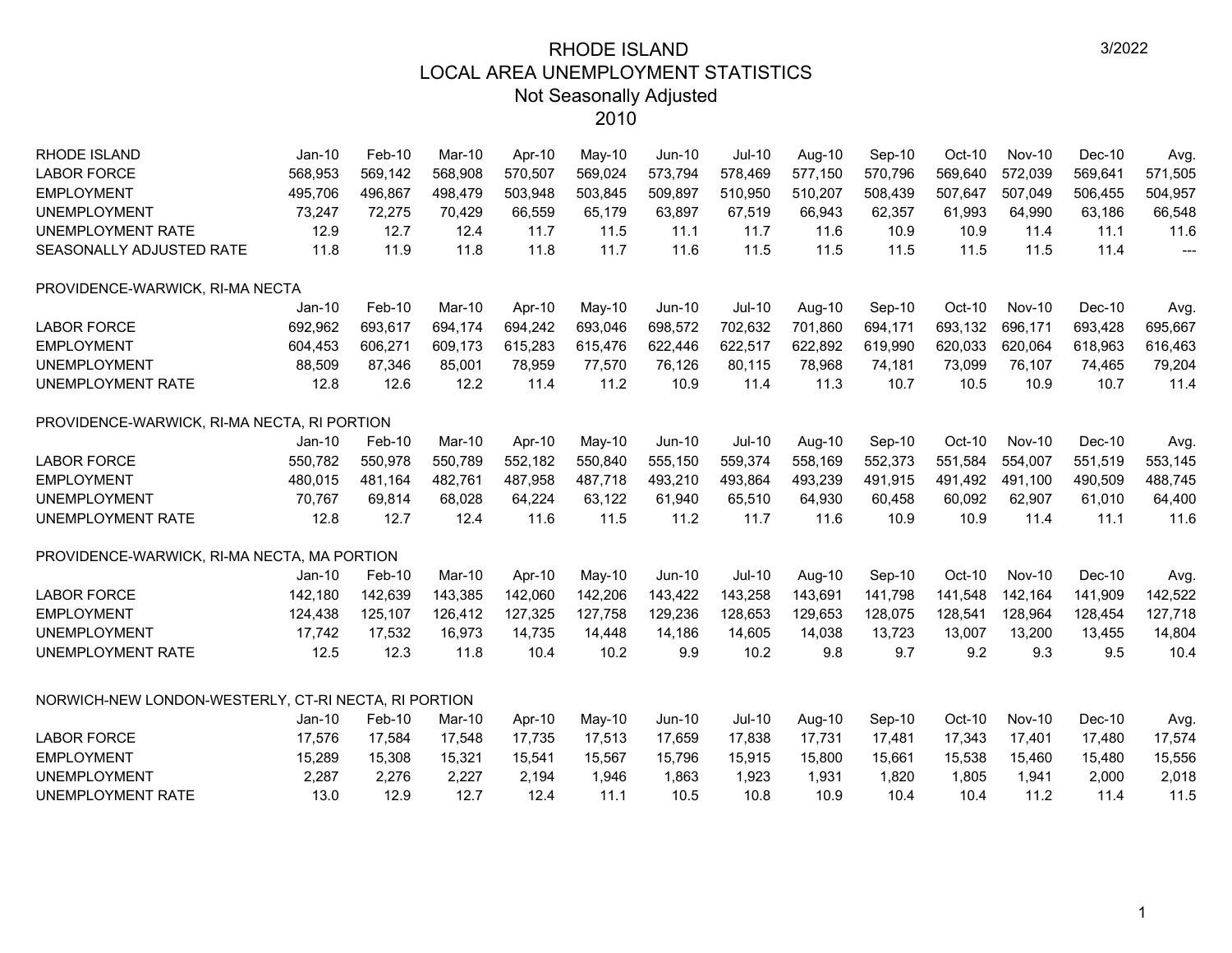| <b>BARRINGTON</b>        | Jan-10   | Feb-10 | Mar-10 | Apr-10 | May-10   | $Jun-10$      | <b>Jul-10</b> | Aug-10 | Sep-10 | $Oct-10$ | <b>Nov-10</b> | $Dec-10$ | Avg.   |
|--------------------------|----------|--------|--------|--------|----------|---------------|---------------|--------|--------|----------|---------------|----------|--------|
| <b>LABOR FORCE</b>       | 8,486    | 8,456  | 8,460  | 8,513  | 8,525    | 8,638         | 8,699         | 8,672  | 8,580  | 8,567    | 8,584         | 8,545    | 8,561  |
| <b>EMPLOYMENT</b>        | 7,679    | 7,697  | 7,723  | 7,806  | 7,802    | 7,890         | 7,900         | 7,890  | 7,869  | 7,863    | 7,856         | 7,847    | 7,819  |
| <b>UNEMPLOYMENT</b>      | 807      | 759    | 737    | 707    | 723      | 748           | 799           | 782    | 711    | 704      | 728           | 698      | 742    |
| <b>UNEMPLOYMENT RATE</b> | 9.5      | 9.0    | 8.7    | 8.3    | 8.5      | 8.7           | 9.2           | 9.0    | 8.3    | 8.2      | 8.5           | 8.2      | 8.7    |
| <b>BRISTOL</b>           | Jan-10   | Feb-10 | Mar-10 | Apr-10 | May-10   | <b>Jun-10</b> | <b>Jul-10</b> | Aug-10 | Sep-10 | Oct-10   | <b>Nov-10</b> | Dec-10   | Avg.   |
| <b>LABOR FORCE</b>       | 12,843   | 12,798 | 12,792 | 12,636 | 12,597   | 12,661        | 12,803        | 12,758 | 12,599 | 12,636   | 12,729        | 12,626   | 12,706 |
| <b>EMPLOYMENT</b>        | 11,165   | 11,192 | 11,229 | 11,350 | 11,344   | 11,472        | 11,487        | 11,473 | 11,442 | 11,432   | 11,423        | 11,409   | 11,368 |
| <b>UNEMPLOYMENT</b>      | 1,678    | 1,606  | 1,563  | 1,286  | 1,253    | 1,189         | 1,316         | 1,285  | 1,157  | 1,204    | 1,306         | 1,217    | 1,338  |
| <b>UNEMPLOYMENT RATE</b> | 13.1     | 12.5   | 12.2   | 10.2   | 9.9      | 9.4           | 10.3          | 10.1   | 9.2    | 9.5      | 10.3          | 9.6      | 10.5   |
| <b>BURRILLVILLE</b>      | $Jan-10$ | Feb-10 | Mar-10 | Apr-10 | $May-10$ | Jun-10        | <b>Jul-10</b> | Aug-10 | Sep-10 | Oct-10   | <b>Nov-10</b> | $Dec-10$ | Avg.   |
| <b>LABOR FORCE</b>       | 9,257    | 9,303  | 9.232  | 9.173  | 9,081    | 9,110         | 9,231         | 9,241  | 9,056  | 9,023    | 9,113         | 9,122    | 9,162  |
| <b>EMPLOYMENT</b>        | 7,884    | 7,903  | 7,929  | 8,014  | 8,010    | 8,101         | 8,111         | 8,101  | 8,079  | 8,072    | 8,066         | 8,056    | 8,027  |
| <b>UNEMPLOYMENT</b>      | 1,373    | 1,400  | 1,303  | 1,159  | 1,071    | 1,009         | 1,120         | 1,140  | 977    | 951      | 1,047         | 1,066    | 1,135  |
| <b>UNEMPLOYMENT RATE</b> | 14.8     | 15.0   | 14.1   | 12.6   | 11.8     | 11.1          | 12.1          | 12.3   | 10.8   | 10.5     | 11.5          | 11.7     | 12.4   |
| <b>CENTRAL FALLS</b>     | Jan-10   | Feb-10 | Mar-10 | Apr-10 | May-10   | Jun-10        | <b>Jul-10</b> | Aug-10 | Sep-10 | $Oct-10$ | <b>Nov-10</b> | $Dec-10$ | Avg.   |
| <b>LABOR FORCE</b>       | 8,749    | 8,783  | 8,835  | 8,808  | 8,866    | 8,969         | 9,014         | 8,980  | 8,863  | 8,842    | 8,939         | 8,853    | 8,875  |
| <b>EMPLOYMENT</b>        | 7,559    | 7,577  | 7,602  | 7,684  | 7,680    | 7,766         | 7,777         | 7,767  | 7,746  | 7,739    | 7,733         | 7,724    | 7,696  |
| <b>UNEMPLOYMENT</b>      | 1,190    | 1,206  | 1,233  | 1,124  | 1,186    | 1,203         | 1,237         | 1,213  | 1,117  | 1,103    | 1,206         | 1,129    | 1,179  |
| <b>UNEMPLOYMENT RATE</b> | 13.6     | 13.7   | 14.0   | 12.8   | 13.4     | 13.4          | 13.7          | 13.5   | 12.6   | 12.5     | 13.5          | 12.8     | 13.3   |
| CHARLESTOWN              | Jan-10   | Feb-10 | Mar-10 | Apr-10 | May-10   | Jun-10        | <b>Jul-10</b> | Aug-10 | Sep-10 | Oct-10   | <b>Nov-10</b> | Dec-10   | Avg.   |
| <b>LABOR FORCE</b>       | 4,374    | 4,362  | 4,367  | 4,341  | 4,223    | 4,259         | 4,319         | 4,347  | 4,231  | 4,275    | 4,299         | 4,359    | 4,313  |
| <b>EMPLOYMENT</b>        | 3,675    | 3,684  | 3,696  | 3,736  | 3,734    | 3,776         | 3,781         | 3,776  | 3,766  | 3,763    | 3,760         | 3,755    | 3,742  |
| <b>UNEMPLOYMENT</b>      | 699      | 678    | 671    | 605    | 489      | 483           | 538           | 571    | 465    | 512      | 539           | 604      | 571    |
| <b>UNEMPLOYMENT RATE</b> | 16.0     | 15.5   | 15.4   | 13.9   | 11.6     | 11.3          | 12.5          | 13.1   | 11.0   | 12.0     | 12.5          | 13.9     | 13.2   |
| <b>COVENTRY</b>          | $Jan-10$ | Feb-10 | Mar-10 | Apr-10 | May-10   | Jun-10        | $Jul-10$      | Aug-10 | Sep-10 | Oct-10   | <b>Nov-10</b> | Dec-10   | Avg.   |
| <b>LABOR FORCE</b>       | 19,504   | 19,511 | 19,532 | 19,537 | 19,441   | 19,578        | 19,845        | 19,702 | 19,379 | 19,329   | 19,413        | 19,377   | 19,512 |
| <b>EMPLOYMENT</b>        | 16,889   | 16,929 | 16,985 | 17,168 | 17,160   | 17,353        | 17,376        | 17,354 | 17,307 | 17,293   | 17,279        | 17,258   | 17,196 |
| <b>UNEMPLOYMENT</b>      | 2,615    | 2,582  | 2,547  | 2,369  | 2,281    | 2,225         | 2,469         | 2,348  | 2,072  | 2,036    | 2,134         | 2,119    | 2,316  |
| <b>UNEMPLOYMENT RATE</b> | 13.4     | 13.2   | 13.0   | 12.1   | 11.7     | 11.4          | 12.4          | 11.9   | 10.7   | 10.5     | 11.0          | 10.9     | 11.9   |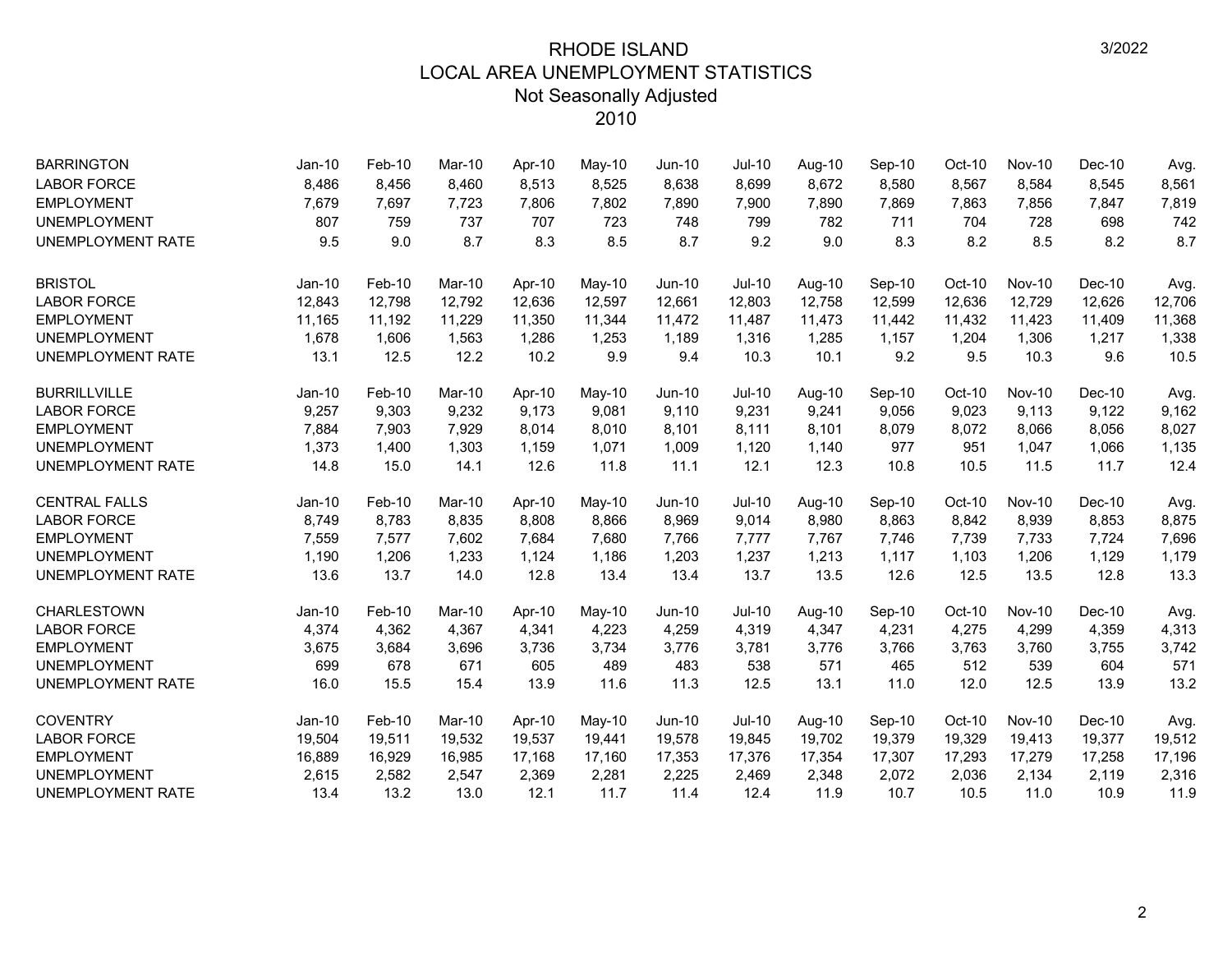| <b>CRANSTON</b>          | $Jan-10$      | Feb-10   | Mar-10 | Apr-10 | May-10 | Jun-10        | Jul-10        | Aug-10 | Sep-10 | Oct-10 | <b>Nov-10</b> | $Dec-10$ | Avg.   |
|--------------------------|---------------|----------|--------|--------|--------|---------------|---------------|--------|--------|--------|---------------|----------|--------|
| <b>LABOR FORCE</b>       | 41,998        | 41,976   | 41,990 | 42,593 | 42,505 | 42,977        | 43,003        | 42,856 | 42,653 | 42,404 | 42,394        | 42,057   | 42,451 |
| <b>EMPLOYMENT</b>        | 36,806        | 36,895   | 37,017 | 37,415 | 37,397 | 37,818        | 37,868        | 37,820 | 37,719 | 37,686 | 37,656        | 37,611   | 37,476 |
| <b>UNEMPLOYMENT</b>      | 5,192         | 5,081    | 4,973  | 5,178  | 5,108  | 5,159         | 5,135         | 5,036  | 4,934  | 4,718  | 4,738         | 4,446    | 4,975  |
| <b>UNEMPLOYMENT RATE</b> | 12.4          | 12.1     | 11.8   | 12.2   | 12.0   | 12.0          | 11.9          | 11.8   | 11.6   | 11.1   | 11.2          | 10.6     | 11.7   |
| <b>CUMBERLAND</b>        | Jan-10        | Feb-10   | Mar-10 | Apr-10 | May-10 | <b>Jun-10</b> | <b>Jul-10</b> | Aug-10 | Sep-10 | Oct-10 | <b>Nov-10</b> | $Dec-10$ | Avg.   |
| <b>LABOR FORCE</b>       | 19,416        | 19,498   | 19,528 | 19,500 | 19,458 | 19,570        | 19,818        | 19,843 | 19,559 | 19,482 | 19,579        | 19,516   | 19,564 |
| <b>EMPLOYMENT</b>        | 17,138        | 17,179   | 17,236 | 17,422 | 17,413 | 17,610        | 17,633        | 17,611 | 17,563 | 17,548 | 17,534        | 17,513   | 17,450 |
| <b>UNEMPLOYMENT</b>      | 2,278         | 2,319    | 2,292  | 2,078  | 2,045  | 1,960         | 2,185         | 2,232  | 1,996  | 1,934  | 2,045         | 2,003    | 2,114  |
| <b>UNEMPLOYMENT RATE</b> | 11.7          | 11.9     | 11.7   | 10.7   | 10.5   | 10.0          | 11.0          | 11.2   | 10.2   | 9.9    | 10.4          | 10.3     | 10.8   |
| <b>EAST GREENWICH</b>    | <b>Jan-10</b> | Feb-10   | Mar-10 | Apr-10 | May-10 | Jun-10        | $Jul-10$      | Aug-10 | Sep-10 | Oct-10 | <b>Nov-10</b> | Dec-10   | Avg.   |
| <b>LABOR FORCE</b>       | 7,092         | 7,062    | 7,051  | 7,048  | 7,002  | 7,092         | 7,126         | 7,127  | 7,083  | 7,022  | 7,105         | 7,057    | 7,072  |
| <b>EMPLOYMENT</b>        | 6,189         | 6,204    | 6,224  | 6,291  | 6,288  | 6,359         | 6,367         | 6,359  | 6,342  | 6,337  | 6,332         | 6,324    | 6,301  |
| <b>UNEMPLOYMENT</b>      | 903           | 858      | 827    | 757    | 714    | 733           | 759           | 768    | 741    | 685    | 773           | 733      | 771    |
| <b>UNEMPLOYMENT RATE</b> | 12.7          | 12.1     | 11.7   | 10.7   | 10.2   | 10.3          | 10.7          | 10.8   | 10.5   | 9.8    | 10.9          | 10.4     | 10.9   |
| <b>EAST PROVIDENCE</b>   | $Jan-10$      | Feb-10   | Mar-10 | Apr-10 | May-10 | Jun-10        | <b>Jul-10</b> | Aug-10 | Sep-10 | Oct-10 | <b>Nov-10</b> | $Dec-10$ | Avg.   |
| <b>LABOR FORCE</b>       | 25,077        | 25,210   | 25,197 | 25,086 | 24,909 | 25,168        | 25,250        | 25,220 | 25,082 | 25,162 | 25,275        | 25,189   | 25,153 |
| <b>EMPLOYMENT</b>        | 21,542        | 21,593   | 21,665 | 21,898 | 21,888 | 22,134        | 22,163        | 22,135 | 22,076 | 22,057 | 22,039        | 22,013   | 21,934 |
| <b>UNEMPLOYMENT</b>      | 3,535         | 3,617    | 3,532  | 3,188  | 3,021  | 3,034         | 3,087         | 3,085  | 3,006  | 3,105  | 3,236         | 3,176    | 3,219  |
| <b>UNEMPLOYMENT RATE</b> | 14.1          | 14.3     | 14.0   | 12.7   | 12.1   | 12.1          | 12.2          | 12.2   | 12.0   | 12.3   | 12.8          | 12.6     | 12.8   |
| <b>EXETER</b>            | $Jan-10$      | Feb-10   | Mar-10 | Apr-10 | May-10 | Jun-10        | Jul-10        | Aug-10 | Sep-10 | Oct-10 | <b>Nov-10</b> | $Dec-10$ | Avg.   |
| <b>LABOR FORCE</b>       | 3,916         | 3,931    | 3,920  | 3,925  | 3,926  | 3,962         | 3,990         | 3,995  | 3,964  | 3,946  | 3,982         | 3,958    | 3,951  |
| <b>EMPLOYMENT</b>        | 3,456         | 3,465    | 3,476  | 3,513  | 3,512  | 3,551         | 3,556         | 3,551  | 3,542  | 3,539  | 3,536         | 3,532    | 3,519  |
| <b>UNEMPLOYMENT</b>      | 460           | 466      | 444    | 412    | 414    | 411           | 434           | 444    | 422    | 407    | 446           | 426      | 432    |
| <b>UNEMPLOYMENT RATE</b> | 11.7          | 11.9     | 11.3   | 10.5   | 10.5   | 10.4          | 10.9          | 11.1   | 10.6   | 10.3   | 11.2          | 10.8     | 10.9   |
| <b>FOSTER</b>            | $Jan-10$      | $Feb-10$ | Mar-10 | Apr-10 | May-10 | $Jun-10$      | $Jul-10$      | Aug-10 | Sep-10 | Oct-10 | <b>Nov-10</b> | $Dec-10$ | Avg.   |
| <b>LABOR FORCE</b>       | 2,898         | 2,890    | 2,869  | 2,889  | 2,909  | 2,908         | 2,928         | 2,949  | 2,919  | 2,910  | 2,950         | 2,917    | 2,912  |
| <b>EMPLOYMENT</b>        | 2,510         | 2,516    | 2,524  | 2,552  | 2,550  | 2,579         | 2,583         | 2,579  | 2,572  | 2,570  | 2,568         | 2,565    | 2,556  |
| <b>UNEMPLOYMENT</b>      | 388           | 374      | 345    | 337    | 359    | 329           | 345           | 370    | 347    | 340    | 382           | 352      | 356    |
| <b>UNEMPLOYMENT RATE</b> | 13.4          | 12.9     | 12.0   | 11.7   | 12.3   | 11.3          | 11.8          | 12.5   | 11.9   | 11.7   | 12.9          | 12.1     | 12.2   |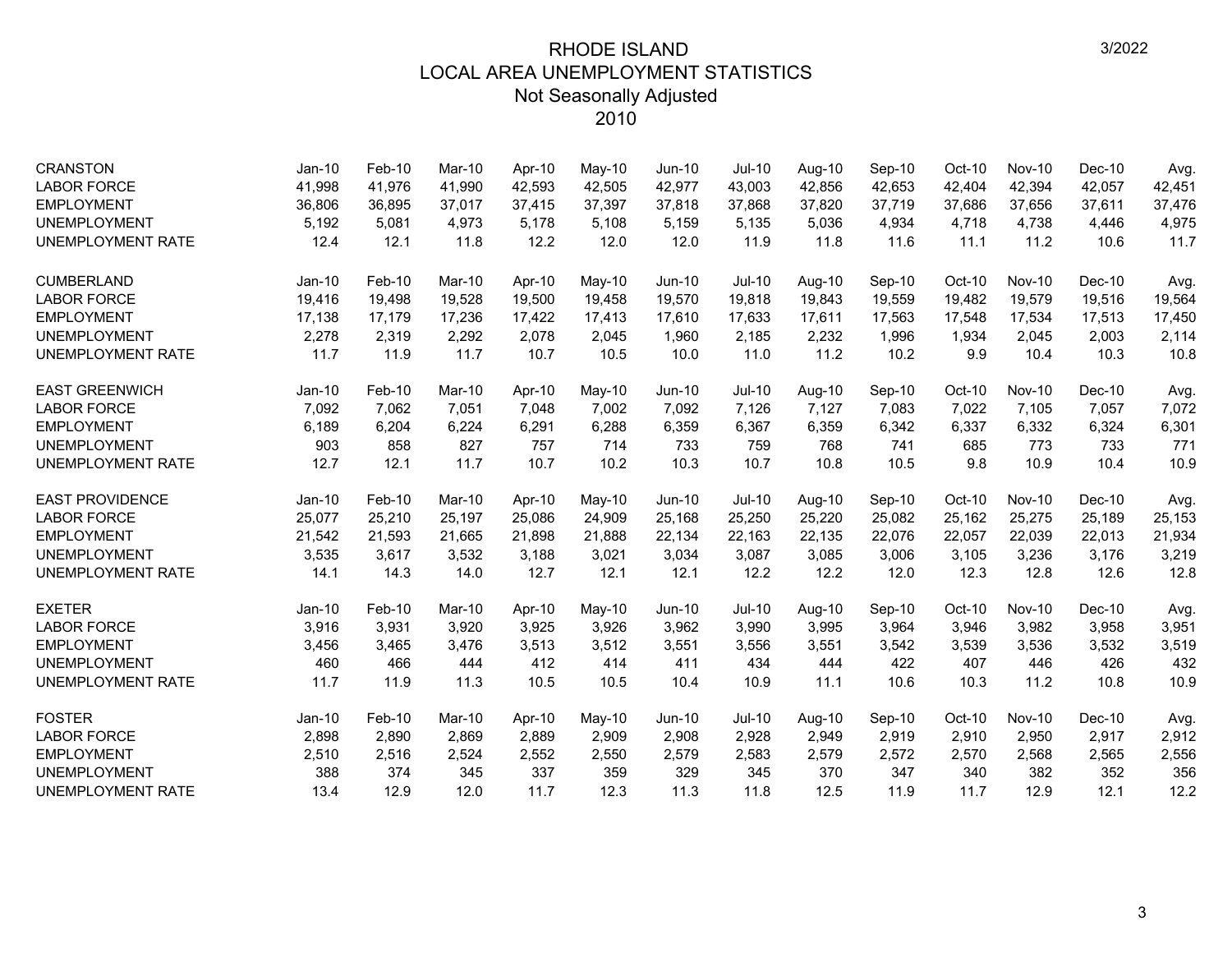| <b>GLOCESTER</b>         | Jan-10   | Feb-10 | Mar-10 | Apr-10 | May-10   | $Jun-10$ | <b>Jul-10</b> | Aug-10 | Sep-10 | Oct-10   | <b>Nov-10</b> | $Dec-10$ | Avg.   |
|--------------------------|----------|--------|--------|--------|----------|----------|---------------|--------|--------|----------|---------------|----------|--------|
| <b>LABOR FORCE</b>       | 6,023    | 6,038  | 6,018  | 6,019  | 5,987    | 6,015    | 6,037         | 6,058  | 5,989  | 5,974    | 5,985         | 5,968    | 6,009  |
| <b>EMPLOYMENT</b>        | 5,293    | 5,306  | 5,323  | 5,381  | 5,378    | 5,439    | 5,446         | 5,439  | 5,424  | 5,420    | 5,415         | 5,409    | 5,389  |
| <b>UNEMPLOYMENT</b>      | 730      | 732    | 695    | 638    | 609      | 576      | 591           | 619    | 565    | 554      | 570           | 559      | 620    |
| <b>UNEMPLOYMENT RATE</b> | 12.1     | 12.1   | 11.5   | 10.6   | 10.2     | 9.6      | 9.8           | 10.2   | 9.4    | 9.3      | 9.5           | 9.4      | 10.3   |
| <b>HOPKINTON</b>         | Jan-10   | Feb-10 | Mar-10 | Apr-10 | May-10   | Jun-10   | <b>Jul-10</b> | Aug-10 | Sep-10 | $Oct-10$ | <b>Nov-10</b> | $Dec-10$ | Avg.   |
| <b>LABOR FORCE</b>       | 5,177    | 5,193  | 5,199  | 5,253  | 5,195    | 5,250    | 5,350         | 5,299  | 5,134  | 5,065    | 5,044         | 5,104    | 5,189  |
| <b>EMPLOYMENT</b>        | 4,545    | 4,550  | 4,554  | 4,620  | 4,627    | 4,695    | 4,731         | 4,697  | 4,655  | 4,619    | 4,595         | 4,601    | 4,624  |
| <b>UNEMPLOYMENT</b>      | 632      | 643    | 645    | 633    | 568      | 555      | 619           | 602    | 479    | 446      | 449           | 503      | 565    |
| <b>UNEMPLOYMENT RATE</b> | 12.2     | 12.4   | 12.4   | 12.1   | 10.9     | 10.6     | 11.6          | 11.4   | 9.3    | 8.8      | 8.9           | 9.9      | 10.9   |
| <b>JAMESTOWN</b>         | $Jan-10$ | Feb-10 | Mar-10 | Apr-10 | $May-10$ | $Jun-10$ | <b>Jul-10</b> | Aug-10 | Sep-10 | $Oct-10$ | <b>Nov-10</b> | $Dec-10$ | Avg.   |
| <b>LABOR FORCE</b>       | 3,255    | 3,244  | 3,265  | 3,241  | 3,232    | 3,257    | 3,259         | 3,255  | 3,233  | 3,238    | 3,227         | 3,231    | 3,245  |
| <b>EMPLOYMENT</b>        | 2,891    | 2,898  | 2,907  | 2,939  | 2,937    | 2,970    | 2,974         | 2,971  | 2,963  | 2,960    | 2,958         | 2,954    | 2,944  |
| <b>UNEMPLOYMENT</b>      | 364      | 346    | 358    | 302    | 295      | 287      | 285           | 284    | 270    | 278      | 269           | 277      | 301    |
| <b>UNEMPLOYMENT RATE</b> | 11.2     | 10.7   | 11.0   | 9.3    | 9.1      | 8.8      | 8.7           | 8.7    | 8.4    | 8.6      | 8.3           | 8.6      | 9.3    |
| <b>JOHNSTON</b>          | $Jan-10$ | Feb-10 | Mar-10 | Apr-10 | May-10   | Jun-10   | <b>Jul-10</b> | Aug-10 | Sep-10 | Oct-10   | <b>Nov-10</b> | $Dec-10$ | Avg.   |
| <b>LABOR FORCE</b>       | 16,052   | 16,118 | 16,086 | 16,039 | 15,912   | 16,011   | 16.176        | 16,096 | 15,921 | 15,971   | 16.062        | 16,088   | 16,045 |
| <b>EMPLOYMENT</b>        | 13,823   | 13,856 | 13,902 | 14,052 | 14,045   | 14,203   | 14,222        | 14,204 | 14,166 | 14,154   | 14,142        | 14,125   | 14,075 |
| <b>UNEMPLOYMENT</b>      | 2,229    | 2,262  | 2,184  | 1,987  | 1,867    | 1,808    | 1,954         | 1,892  | 1,755  | 1,817    | 1,920         | 1,963    | 1,970  |
| <b>UNEMPLOYMENT RATE</b> | 13.9     | 14.0   | 13.6   | 12.4   | 11.7     | 11.3     | 12.1          | 11.8   | 11.0   | 11.4     | 12.0          | 12.2     | 12.3   |
| <b>LINCOLN</b>           | Jan-10   | Feb-10 | Mar-10 | Apr-10 | May-10   | $Jun-10$ | <b>Jul-10</b> | Aug-10 | Sep-10 | Oct-10   | <b>Nov-10</b> | $Dec-10$ | Avg.   |
| <b>LABOR FORCE</b>       | 12,272   | 12,319 | 12,326 | 12,317 | 12,311   | 12,394   | 12,599        | 12,551 | 12,377 | 12,325   | 12,403        | 12,279   | 12,373 |
| <b>EMPLOYMENT</b>        | 10,868   | 10,894 | 10.930 | 11,048 | 11,042   | 11,167   | 11,182        | 11,167 | 11,137 | 11,128   | 11,119        | 11,106   | 11,066 |
| <b>UNEMPLOYMENT</b>      | 1,404    | 1,425  | 1,396  | 1,269  | 1,269    | 1,227    | 1,417         | 1,384  | 1,240  | 1,197    | 1,284         | 1,173    | 1,307  |
| <b>UNEMPLOYMENT RATE</b> | 11.4     | 11.6   | 11.3   | 10.3   | 10.3     | 9.9      | 11.2          | 11.0   | 10.0   | 9.7      | 10.4          | 9.6      | 10.6   |
| <b>LITTLE COMPTON</b>    | Jan-10   | Feb-10 | Mar-10 | Apr-10 | May-10   | $Jun-10$ | <b>Jul-10</b> | Aug-10 | Sep-10 | Oct-10   | <b>Nov-10</b> | $Dec-10$ | Avg.   |
| <b>LABOR FORCE</b>       | 1,982    | 2,007  | 1,991  | 1,958  | 1,921    | 1,921    | 1,929         | 1,930  | 1,922  | 1,906    | 1,918         | 1,956    | 1,945  |
| <b>EMPLOYMENT</b>        | 1,700    | 1,704  | 1,710  | 1,728  | 1,727    | 1,747    | 1,749         | 1,747  | 1,742  | 1,741    | 1,739         | 1,737    | 1,731  |
| <b>UNEMPLOYMENT</b>      | 282      | 303    | 281    | 230    | 194      | 174      | 180           | 183    | 180    | 165      | 179           | 219      | 214    |
| <b>UNEMPLOYMENT RATE</b> | 14.2     | 15.1   | 14.1   | 11.7   | 10.1     | 9.1      | 9.3           | 9.5    | 9.4    | 8.7      | 9.3           | 11.2     | 11.0   |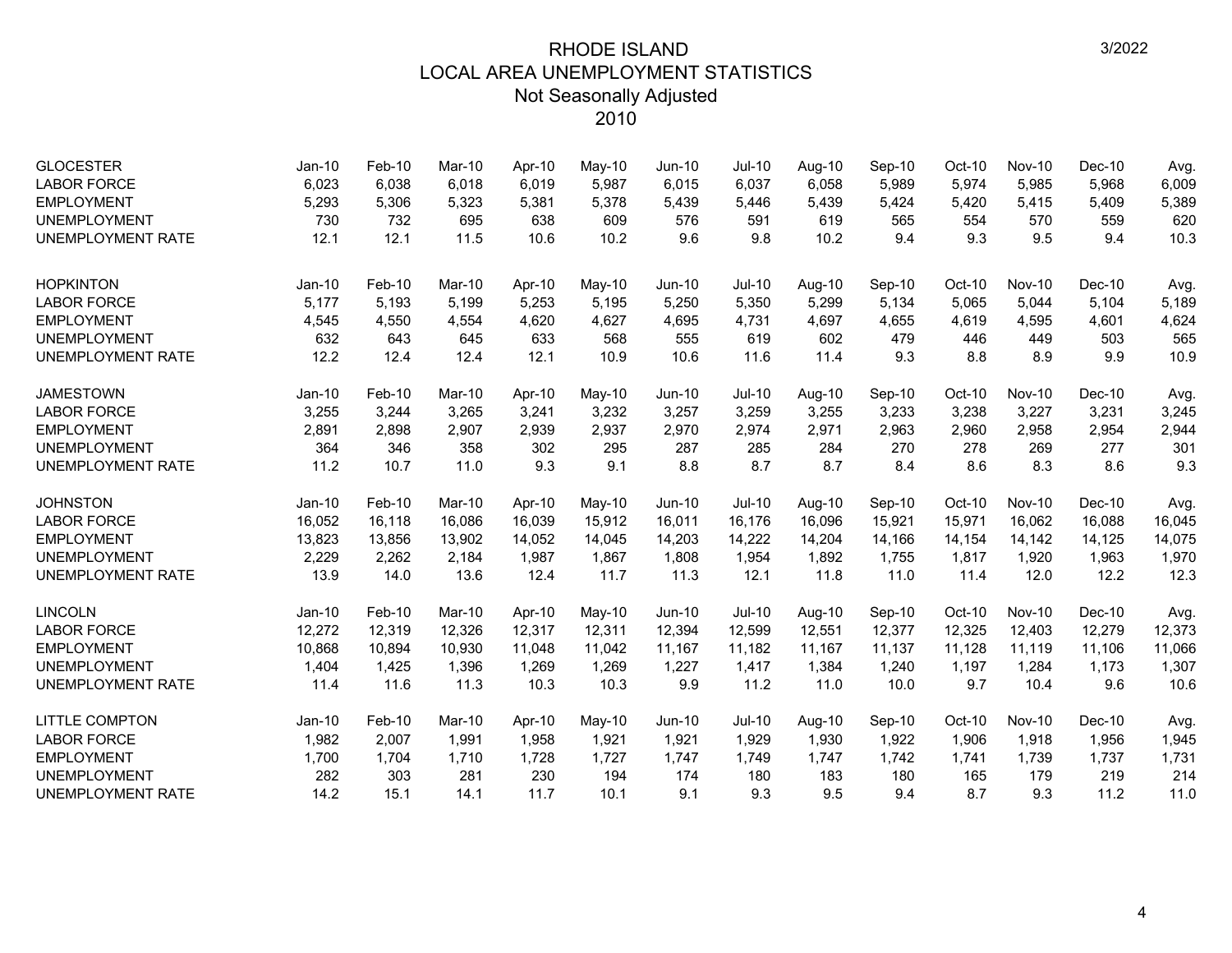| <b>MIDDLETOWN</b>        | Jan-10   | Feb-10   | Mar-10 | Apr-10 | May-10 | <b>Jun-10</b> | <b>Jul-10</b> | Aug-10 | Sep-10 | $Oct-10$ | <b>Nov-10</b> | Dec-10   | Avg.   |
|--------------------------|----------|----------|--------|--------|--------|---------------|---------------|--------|--------|----------|---------------|----------|--------|
| <b>LABOR FORCE</b>       | 8,317    | 8,291    | 8,259  | 8,079  | 8,019  | 8,079         | 8,147         | 8,160  | 8,142  | 8,158    | 8,264         | 8,304    | 8,185  |
| <b>EMPLOYMENT</b>        | 7,208    | 7,225    | 7,249  | 7,327  | 7,323  | 7,406         | 7,416         | 7,406  | 7,386  | 7,380    | 7,374         | 7,365    | 7,339  |
| <b>UNEMPLOYMENT</b>      | 1,109    | 1,066    | 1,010  | 752    | 696    | 673           | 731           | 754    | 756    | 778      | 890           | 939      | 846    |
| <b>UNEMPLOYMENT RATE</b> | 13.3     | 12.9     | 12.2   | 9.3    | 8.7    | 8.3           | 9.0           | 9.2    | 9.3    | 9.5      | 10.8          | 11.3     | 10.3   |
| NARRAGANSETT             | $Jan-10$ | Feb-10   | Mar-10 | Apr-10 | May-10 | Jun-10        | Jul-10        | Aug-10 | Sep-10 | Oct-10   | <b>Nov-10</b> | Dec-10   | Avg.   |
| <b>LABOR FORCE</b>       | 9,284    | 9,269    | 9,246  | 9,285  | 9,262  | 9,279         | 9,317         | 9,322  | 9,300  | 9,311    | 9,400         | 9,393    | 9,306  |
| <b>EMPLOYMENT</b>        | 8,366    | 8,386    | 8,414  | 8,504  | 8,500  | 8,596         | 8,607         | 8,596  | 8,573  | 8,566    | 8,559         | 8,549    | 8,518  |
| <b>UNEMPLOYMENT</b>      | 918      | 883      | 832    | 781    | 762    | 683           | 710           | 726    | 727    | 745      | 841           | 844      | 788    |
| UNEMPLOYMENT RATE        | 9.9      | 9.5      | 9.0    | 8.4    | 8.2    | 7.4           | 7.6           | 7.8    | 7.8    | 8.0      | 8.9           | 9.0      | 8.5    |
| <b>NEW SHOREHAM</b>      | $Jan-10$ | Feb-10   | Mar-10 | Apr-10 | May-10 | Jun-10        | <b>Jul-10</b> | Aug-10 | Sep-10 | Oct-10   | <b>Nov-10</b> | $Dec-10$ | Avg.   |
| <b>LABOR FORCE</b>       | 594      | 581      | 572    | 589    | 670    | 984           | 1,257         | 1,250  | 942    | 713      | 631           | 643      | 786    |
| <b>EMPLOYMENT</b>        | 401      | 396      | 397    | 448    | 560    | 890           | 1,171         | 1,168  | 863    | 617      | 489           | 467      | 656    |
| <b>UNEMPLOYMENT</b>      | 193      | 185      | 175    | 141    | 110    | 94            | 86            | 82     | 79     | 96       | 142           | 176      | 130    |
| UNEMPLOYMENT RATE        | 32.5     | 31.8     | 30.6   | 23.9   | 16.4   | 9.6           | 6.8           | 6.6    | 8.4    | 13.5     | 22.5          | 27.4     | 16.5   |
| <b>NEWPORT</b>           | $Jan-10$ | Feb-10   | Mar-10 | Apr-10 | May-10 | <b>Jun-10</b> | <b>Jul-10</b> | Aug-10 | Sep-10 | Oct-10   | <b>Nov-10</b> | $Dec-10$ | Avg.   |
| <b>LABOR FORCE</b>       | 14,265   | 14,215   | 14,173 | 13,960 | 13,836 | 13,893        | 13,917        | 13,925 | 13,739 | 13,855   | 14,102        | 14,160   | 14,003 |
| <b>EMPLOYMENT</b>        | 12,406   | 12,435   | 12,477 | 12,611 | 12,605 | 12,747        | 12,764        | 12,748 | 12,713 | 12,702   | 12,692        | 12,677   | 12,631 |
| <b>UNEMPLOYMENT</b>      | 1,859    | 1,780    | 1,696  | 1,349  | 1,231  | 1,146         | 1,153         | 1,177  | 1,026  | 1,153    | 1,410         | 1,483    | 1,372  |
| UNEMPLOYMENT RATE        | 13.0     | 12.5     | 12.0   | 9.7    | 8.9    | 8.2           | 8.3           | 8.5    | 7.5    | 8.3      | 10.0          | 10.5     | 9.8    |
| <b>NORTH KINGSTOWN</b>   | $Jan-10$ | Feb-10   | Mar-10 | Apr-10 | May-10 | <b>Jun-10</b> | $Jul-10$      | Aug-10 | Sep-10 | Oct-10   | <b>Nov-10</b> | $Dec-10$ | Avg.   |
| <b>LABOR FORCE</b>       | 14,932   | 14,953   | 14,969 | 15,056 | 15,032 | 15,144        | 15,173        | 15,199 | 15,092 | 15,034   | 15,102        | 15,077   | 15,064 |
| <b>EMPLOYMENT</b>        | 13,335   | 13,367   | 13,412 | 13,556 | 13,549 | 13,702        | 13,720        | 13,703 | 13,666 | 13,654   | 13,643        | 13,627   | 13,578 |
| <b>UNEMPLOYMENT</b>      | 1,597    | 1,586    | 1,557  | 1,500  | 1,483  | 1,442         | 1,453         | 1,496  | 1,426  | 1,380    | 1,459         | 1,450    | 1,486  |
| UNEMPLOYMENT RATE        | 10.7     | 10.6     | 10.4   | 10.0   | 9.9    | 9.5           | 9.6           | 9.8    | 9.4    | 9.2      | 9.7           | 9.6      | 9.9    |
| <b>NORTH PROVIDENCE</b>  | $Jan-10$ | $Feb-10$ | Mar-10 | Apr-10 | May-10 | <b>Jun-10</b> | $Jul-10$      | Aug-10 | Sep-10 | Oct-10   | <b>Nov-10</b> | $Dec-10$ | Avg.   |
| <b>LABOR FORCE</b>       | 18,177   | 18,151   | 18,212 | 18,294 | 18,308 | 18,593        | 18,661        | 18,651 | 18,403 | 18,339   | 18,463        | 18,373   | 18,385 |
| <b>EMPLOYMENT</b>        | 15,971   | 16,009   | 16,062 | 16,235 | 16,227 | 16,410        | 16,432        | 16,411 | 16,367 | 16,353   | 16,340        | 16,320   | 16,261 |
| <b>UNEMPLOYMENT</b>      | 2,206    | 2,142    | 2,150  | 2,059  | 2,081  | 2,183         | 2,229         | 2,240  | 2,036  | 1,986    | 2,123         | 2,053    | 2,124  |
| <b>UNEMPLOYMENT RATE</b> | 12.1     | 11.8     | 11.8   | 11.3   | 11.4   | 11.7          | 11.9          | 12.0   | 11.1   | 10.8     | 11.5          | 11.2     | 11.6   |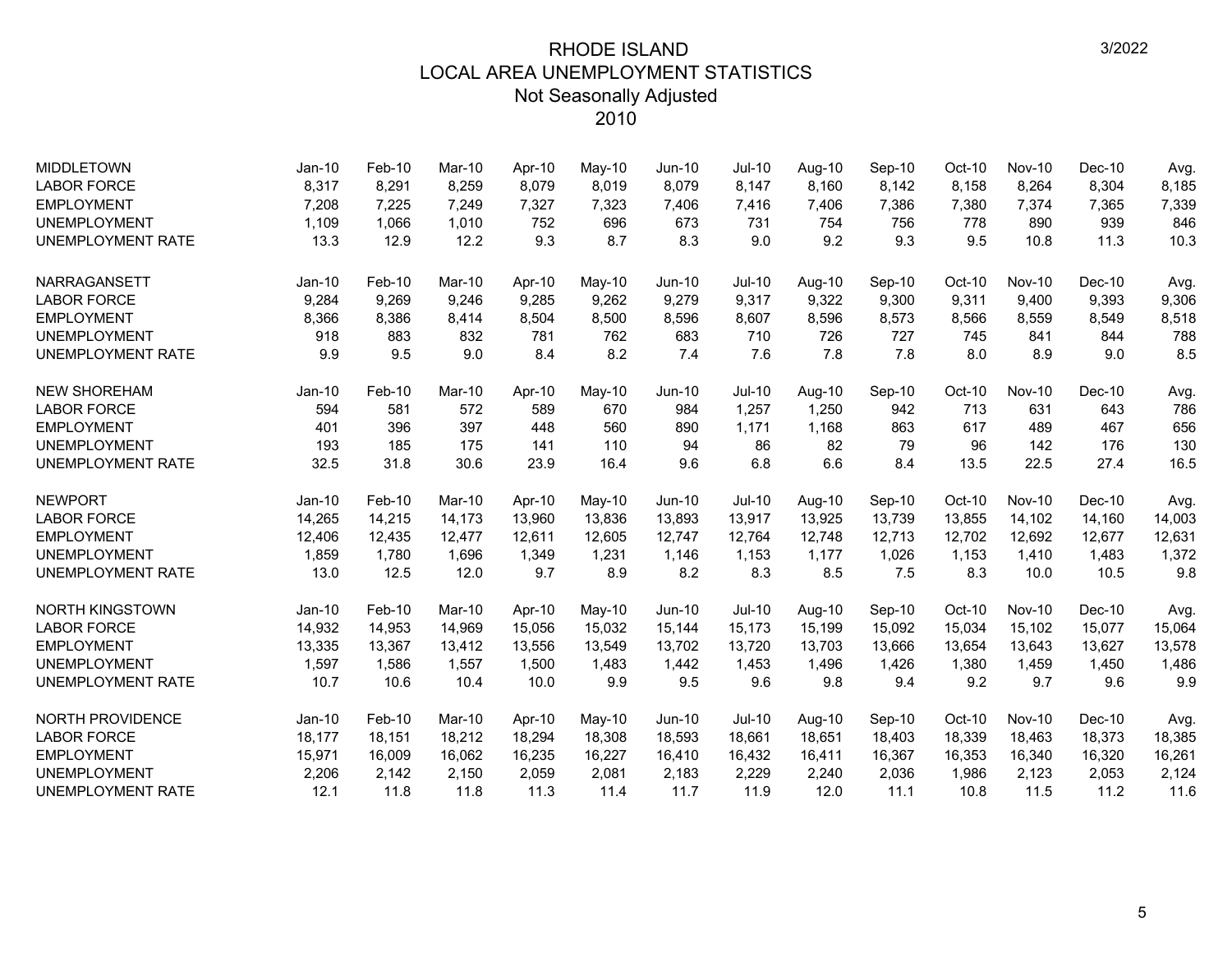| <b>NORTH SMITHFIELD</b>  | $Jan-10$ | $Feb-10$ | Mar-10 | Apr-10 | May-10 | <b>Jun-10</b> | <b>Jul-10</b> | Aug-10 | Sep-10 | Oct-10   | <b>Nov-10</b> | $Dec-10$ | Avg.   |
|--------------------------|----------|----------|--------|--------|--------|---------------|---------------|--------|--------|----------|---------------|----------|--------|
| <b>LABOR FORCE</b>       | 6,802    | 6,792    | 6,782  | 6,798  | 6,804  | 6,863         | 6,928         | 6,942  | 6,823  | 6,822    | 6,822         | 6,769    | 6,829  |
| <b>EMPLOYMENT</b>        | 6,007    | 6,022    | 6,042  | 6,107  | 6,104  | 6,172         | 6,180         | 6,173  | 6,156  | 6,151    | 6,146         | 6,138    | 6,117  |
| <b>UNEMPLOYMENT</b>      | 795      | 770      | 740    | 691    | 700    | 691           | 748           | 769    | 667    | 671      | 676           | 631      | 712    |
| <b>UNEMPLOYMENT RATE</b> | 11.7     | 11.3     | 10.9   | 10.2   | 10.3   | 10.1          | 10.8          | 11.1   | 9.8    | 9.8      | 9.9           | 9.3      | 10.4   |
| <b>PAWTUCKET</b>         | $Jan-10$ | Feb-10   | Mar-10 | Apr-10 | May-10 | Jun-10        | <b>Jul-10</b> | Aug-10 | Sep-10 | Oct-10   | <b>Nov-10</b> | $Dec-10$ | Avg.   |
| <b>LABOR FORCE</b>       | 37,175   | 37,231   | 37,353 | 37,532 | 37,494 | 37,708        | 37,952        | 37,839 | 37,551 | 37,496   | 37,431        | 37,384   | 37,512 |
| <b>EMPLOYMENT</b>        | 32,164   | 32,241   | 32,348 | 32,696 | 32,680 | 33,048        | 33,092        | 33,050 | 32,962 | 32,933   | 32,907        | 32,867   | 32,749 |
| <b>UNEMPLOYMENT</b>      | 5,011    | 4,990    | 5,005  | 4,836  | 4,814  | 4,660         | 4,860         | 4,789  | 4,589  | 4,563    | 4,524         | 4,517    | 4,763  |
| <b>UNEMPLOYMENT RATE</b> | 13.5     | 13.4     | 13.4   | 12.9   | 12.8   | 12.4          | 12.8          | 12.7   | 12.2   | 12.2     | 12.1          | 12.1     | 12.7   |
| <b>PORTSMOUTH</b>        | $Jan-10$ | Feb-10   | Mar-10 | Apr-10 | May-10 | $Jun-10$      | <b>Jul-10</b> | Aug-10 | Sep-10 | Oct-10   | <b>Nov-10</b> | $Dec-10$ | Avg.   |
| <b>LABOR FORCE</b>       | 9,105    | 9,059    | 9,061  | 8,982  | 8,942  | 9,050         | 9,108         | 9,076  | 9,001  | 9,003    | 9,051         | 9,041    | 9,040  |
| <b>EMPLOYMENT</b>        | 7,954    | 7,973    | 7,999  | 8,085  | 8,081  | 8,172         | 8,183         | 8,173  | 8,151  | 8,144    | 8,138         | 8,128    | 8,098  |
| <b>UNEMPLOYMENT</b>      | 1,151    | 1,086    | 1,062  | 897    | 861    | 878           | 925           | 903    | 850    | 859      | 913           | 913      | 942    |
| <b>UNEMPLOYMENT RATE</b> | 12.6     | 12.0     | 11.7   | 10.0   | 9.6    | 9.7           | 10.2          | 9.9    | 9.4    | 9.5      | 10.1          | 10.1     | 10.4   |
| <b>PROVIDENCE</b>        | Jan-10   | Feb-10   | Mar-10 | Apr-10 | May-10 | Jun-10        | <b>Jul-10</b> | Aug-10 | Sep-10 | Oct-10   | <b>Nov-10</b> | $Dec-10$ | Avg.   |
| <b>LABOR FORCE</b>       | 87,874   | 87,682   | 87.638 | 88,287 | 88,681 | 89,370        | 90,174        | 89,993 | 88,995 | 88,940   | 89,096        | 88,544   | 88,773 |
| <b>EMPLOYMENT</b>        | 76,203   | 76,385   | 76.639 | 77,464 | 77,426 | 78,297        | 78,401        | 78,302 | 78,092 | 78,025   | 77,962        | 77,869   | 77,589 |
| <b>UNEMPLOYMENT</b>      | 11.671   | 11,297   | 10,999 | 10,823 | 11,255 | 11,073        | 11,773        | 11,691 | 10,903 | 10,915   | 11,134        | 10,675   | 11,184 |
| <b>UNEMPLOYMENT RATE</b> | 13.3     | 12.9     | 12.6   | 12.3   | 12.7   | 12.4          | 13.1          | 13.0   | 12.3   | 12.3     | 12.5          | 12.1     | 12.6   |
| <b>RICHMOND</b>          | $Jan-10$ | Feb-10   | Mar-10 | Apr-10 | May-10 | $Jun-10$      | <b>Jul-10</b> | Aug-10 | Sep-10 | Oct-10   | <b>Nov-10</b> | $Dec-10$ | Avg.   |
| <b>LABOR FORCE</b>       | 4,308    | 4,302    | 4,291  | 4,361  | 4,350  | 4,385         | 4,439         | 4,422  | 4,324  | 4,341    | 4,337         | 4,324    | 4,349  |
| <b>EMPLOYMENT</b>        | 3,895    | 3,905    | 3,918  | 3,960  | 3,958  | 4,002         | 4,008         | 4,003  | 3,992  | 3,988    | 3,985         | 3,980    | 3,966  |
| <b>UNEMPLOYMENT</b>      | 413      | 397      | 373    | 401    | 392    | 383           | 431           | 419    | 332    | 353      | 352           | 344      | 383    |
| <b>UNEMPLOYMENT RATE</b> | 9.6      | 9.2      | 8.7    | 9.2    | 9.0    | 8.7           | 9.7           | 9.5    | 7.7    | 8.1      | 8.1           | 8.0      | 8.8    |
| <b>SCITUATE</b>          | $Jan-10$ | Feb-10   | Mar-10 | Apr-10 | May-10 | Jun-10        | <b>Jul-10</b> | Aug-10 | Sep-10 | $Oct-10$ | <b>Nov-10</b> | $Dec-10$ | Avg.   |
| <b>LABOR FORCE</b>       | 6,226    | 6,260    | 6,277  | 6,267  | 6,193  | 6,247         | 6,354         | 6,301  | 6,217  | 6,203    | 6,247         | 6,174    | 6,247  |
| <b>EMPLOYMENT</b>        | 5,417    | 5,430    | 5,448  | 5,507  | 5,504  | 5,566         | 5,574         | 5,567  | 5,552  | 5,547    | 5,543         | 5,536    | 5,516  |
| <b>UNEMPLOYMENT</b>      | 809      | 830      | 829    | 760    | 689    | 681           | 780           | 734    | 665    | 656      | 704           | 638      | 731    |
| <b>UNEMPLOYMENT RATE</b> | 13.0     | 13.3     | 13.2   | 12.1   | 11.1   | 10.9          | 12.3          | 11.6   | 10.7   | 10.6     | 11.3          | 10.3     | 11.7   |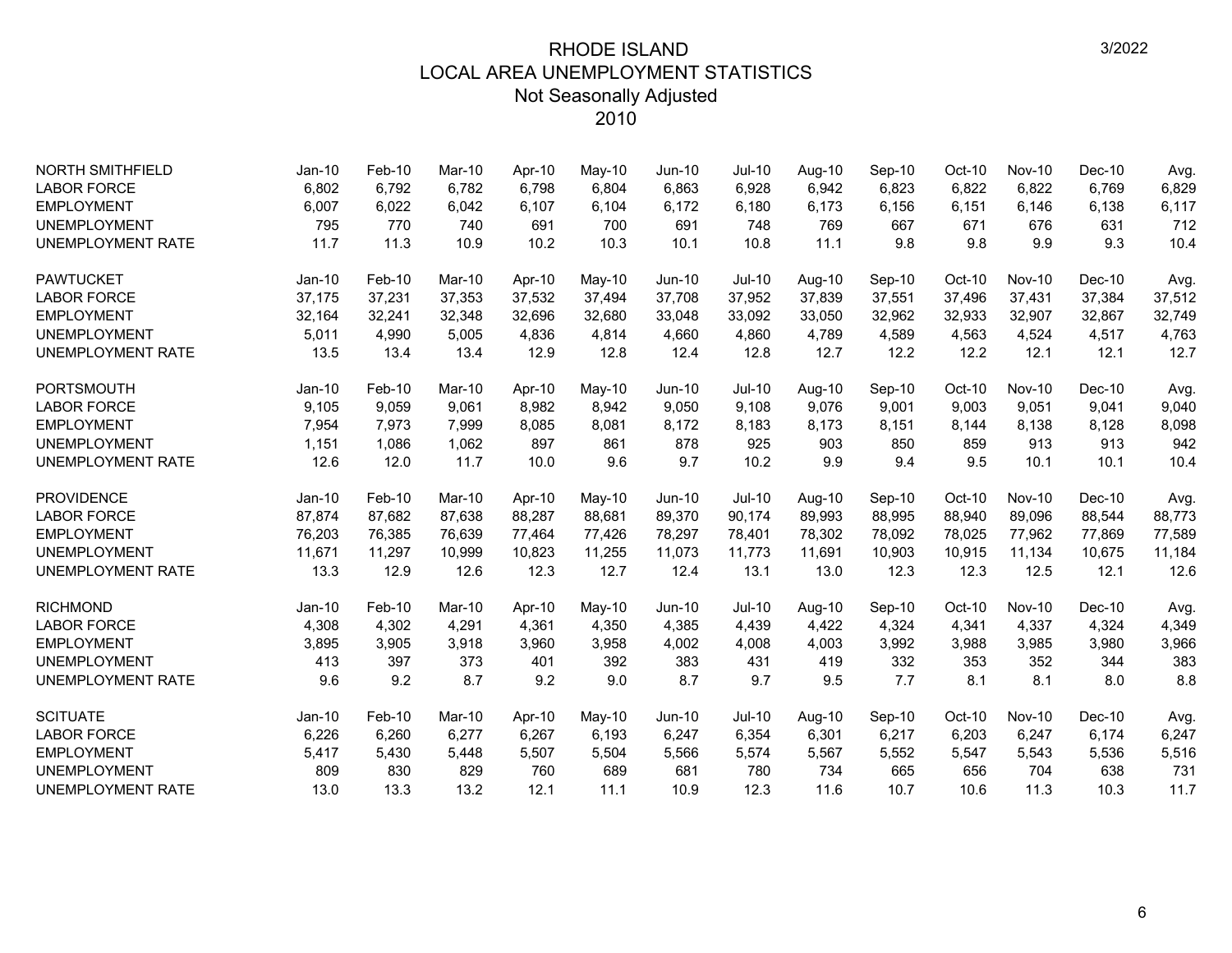| <b>SMITHFIELD</b>        | $Jan-10$ | $Feb-10$ | Mar-10 | Apr-10 | May-10   | <b>Jun-10</b> | Jul-10        | Aug-10 | Sep-10 | $Oct-10$ | <b>Nov-10</b> | $Dec-10$ | Avg.   |
|--------------------------|----------|----------|--------|--------|----------|---------------|---------------|--------|--------|----------|---------------|----------|--------|
| <b>LABOR FORCE</b>       | 11,608   | 11,641   | 11,570 | 11,563 | 11,527   | 11,625        | 11,869        | 11,828 | 11,615 | 11,606   | 11,575        | 11,493   | 11,627 |
| <b>EMPLOYMENT</b>        | 10,121   | 10,145   | 10.179 | 10,289 | 10,283   | 10,399        | 10,413        | 10,400 | 10,372 | 10,363   | 10,355        | 10,342   | 10,305 |
| <b>UNEMPLOYMENT</b>      | 1,487    | 1,496    | 1,391  | 1,274  | 1,244    | 1,226         | 1,456         | 1,428  | 1,243  | 1,243    | 1,220         | 1,151    | 1,322  |
| <b>UNEMPLOYMENT RATE</b> | 12.8     | 12.9     | 12.0   | 11.0   | 10.8     | 10.5          | 12.3          | 12.1   | 10.7   | 10.7     | 10.5          | 10.0     | 11.4   |
| <b>SOUTH KINGSTOWN</b>   | $Jan-10$ | Feb-10   | Mar-10 | Apr-10 | May-10   | Jun-10        | <b>Jul-10</b> | Aug-10 | Sep-10 | Oct-10   | <b>Nov-10</b> | $Dec-10$ | Avg.   |
| <b>LABOR FORCE</b>       | 16,724   | 16,699   | 16,690 | 16,701 | 16,627   | 16,761        | 17,111        | 16,967 | 16,708 | 16,709   | 16,846        | 16,708   | 16,771 |
| <b>EMPLOYMENT</b>        | 14,760   | 14,795   | 14,844 | 15,004 | 14,996   | 15,165        | 15,185        | 15,166 | 15,125 | 15,112   | 15,100        | 15,082   | 15,028 |
| <b>UNEMPLOYMENT</b>      | 1,964    | 1,904    | 1,846  | 1,697  | 1,631    | 1,596         | 1,926         | 1,801  | 1,583  | 1,597    | 1,746         | 1,626    | 1,743  |
| UNEMPLOYMENT RATE        | 11.7     | 11.4     | 11.1   | 10.2   | 9.8      | 9.5           | 11.3          | 10.6   | 9.5    | 9.6      | 10.4          | 9.7      | 10.4   |
| <b>TIVERTON</b>          | $Jan-10$ | $Feb-10$ | Mar-10 | Apr-10 | May-10   | $Jun-10$      | $Jul-10$      | Aug-10 | Sep-10 | Oct-10   | <b>Nov-10</b> | $Dec-10$ | Avg.   |
| <b>LABOR FORCE</b>       | 9,069    | 9,095    | 9,077  | 8,900  | 8,835    | 8,944         | 9,074         | 9,036  | 8,922  | 8,957    | 9,012         | 9,054    | 8,998  |
| <b>EMPLOYMENT</b>        | 7,816    | 7,835    | 7,861  | 7,945  | 7,941    | 8,031         | 8,041         | 8,031  | 8,010  | 8,003    | 7,996         | 7,987    | 7,958  |
| <b>UNEMPLOYMENT</b>      | 1,253    | 1,260    | 1,216  | 955    | 894      | 913           | 1,033         | 1,005  | 912    | 954      | 1,016         | 1,067    | 1,040  |
| <b>UNEMPLOYMENT RATE</b> | 13.8     | 13.9     | 13.4   | 10.7   | 10.1     | 10.2          | 11.4          | 11.1   | 10.2   | 10.7     | 11.3          | 11.8     | 11.6   |
| <b>WARREN</b>            | Jan-10   | Feb-10   | Mar-10 | Apr-10 | May-10   | $Jun-10$      | <b>Jul-10</b> | Aug-10 | Sep-10 | Oct-10   | <b>Nov-10</b> | $Dec-10$ | Avg.   |
| <b>LABOR FORCE</b>       | 5,999    | 5,997    | 5,959  | 5,923  | 5,832    | 5,863         | 5,923         | 5,887  | 5,859  | 5,819    | 5,890         | 5,855    | 5,900  |
| <b>EMPLOYMENT</b>        | 5,141    | 5,153    | 5,170  | 5,226  | 5,223    | 5,282         | 5,289         | 5,282  | 5,268  | 5,264    | 5,259         | 5,253    | 5,234  |
| <b>UNEMPLOYMENT</b>      | 858      | 844      | 789    | 697    | 609      | 581           | 634           | 605    | 591    | 555      | 631           | 602      | 666    |
| <b>UNEMPLOYMENT RATE</b> | 14.3     | 14.1     | 13.2   | 11.8   | 10.4     | 9.9           | 10.7          | 10.3   | 10.1   | 9.5      | 10.7          | 10.3     | 11.3   |
| <b>WARWICK</b>           | Jan-10   | Feb-10   | Mar-10 | Apr-10 | $May-10$ | Jun-10        | <b>Jul-10</b> | Aug-10 | Sep-10 | Oct-10   | <b>Nov-10</b> | $Dec-10$ | Avg.   |
| <b>LABOR FORCE</b>       | 47,583   | 47,600   | 47,614 | 48,312 | 48,250   | 48,681        | 48,740        | 48,661 | 48,330 | 48,121   | 48,206        | 47,753   | 48,154 |
| <b>EMPLOYMENT</b>        | 42,023   | 42,124   | 42,263 | 42,718 | 42,697   | 43,178        | 43,235        | 43,181 | 43,065 | 43,028   | 42,993        | 42,942   | 42,787 |
| <b>UNEMPLOYMENT</b>      | 5,560    | 5,476    | 5,351  | 5,594  | 5,553    | 5,503         | 5,505         | 5,480  | 5,265  | 5,093    | 5,213         | 4,811    | 5,367  |
| <b>UNEMPLOYMENT RATE</b> | 11.7     | 11.5     | 11.2   | 11.6   | 11.5     | 11.3          | 11.3          | 11.3   | 10.9   | 10.6     | 10.8          | 10.1     | 11.1   |
| <b>WEST GREENWICH</b>    | Jan-10   | Feb-10   | Mar-10 | Apr-10 | May-10   | Jun-10        | <b>Jul-10</b> | Aug-10 | Sep-10 | Oct-10   | <b>Nov-10</b> | $Dec-10$ | Avg.   |
| <b>LABOR FORCE</b>       | 3,312    | 3,338    | 3,342  | 3,327  | 3,296    | 3,281         | 3,312         | 3,318  | 3,268  | 3,301    | 3,328         | 3,282    | 3,309  |
| <b>EMPLOYMENT</b>        | 2,879    | 2,886    | 2,896  | 2,927  | 2,925    | 2,958         | 2,962         | 2,959  | 2,951  | 2,948    | 2,946         | 2,942    | 2,932  |
| <b>UNEMPLOYMENT</b>      | 433      | 452      | 446    | 400    | 371      | 323           | 350           | 359    | 317    | 353      | 382           | 340      | 377    |
| <b>UNEMPLOYMENT RATE</b> | 13.1     | 13.5     | 13.3   | 12.0   | 11.3     | 9.8           | 10.6          | 10.8   | 9.7    | 10.7     | 11.5          | 10.4     | 11.4   |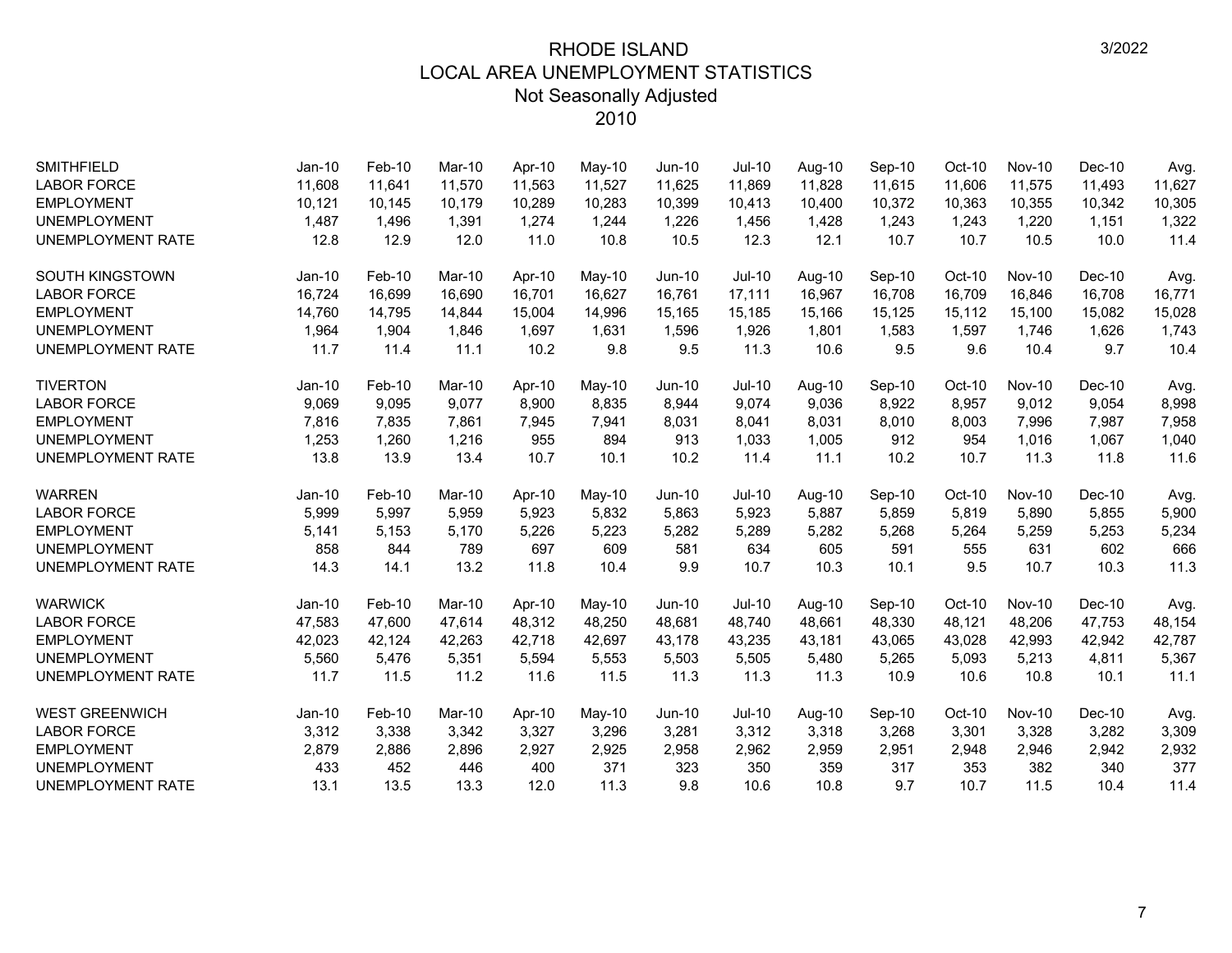| <b>WEST WARWICK</b>      | Jan-10   | Feb-10 | Mar-10 | Apr-10 | May-10   | Jun-10 | <b>Jul-10</b> | Aug-10 | Sep-10 | Oct-10 | <b>Nov-10</b> | $Dec-10$ | Avg.   |
|--------------------------|----------|--------|--------|--------|----------|--------|---------------|--------|--------|--------|---------------|----------|--------|
| <b>LABOR FORCE</b>       | 16,836   | 16,946 | 16,924 | 17,134 | 17,036   | 17,106 | 17,207        | 17,200 | 16,932 | 16,870 | 16,958        | 16,862   | 17,001 |
| <b>EMPLOYMENT</b>        | 14,598   | 14,633 | 14,682 | 14,840 | 14,833   | 15,000 | 15,019        | 15,000 | 14,960 | 14,947 | 14,935        | 14,917   | 14,864 |
| <b>UNEMPLOYMENT</b>      | 2,238    | 2,313  | 2,242  | 2,294  | 2,203    | 2,106  | 2,188         | 2,200  | 1,972  | 1,923  | 2,023         | 1,945    | 2,137  |
| <b>UNEMPLOYMENT RATE</b> | 13.3     | 13.6   | 13.2   | 13.4   | 12.9     | 12.3   | 12.7          | 12.8   | 11.6   | 11.4   | 11.9          | 11.5     | 12.6   |
| WESTERLY                 | $Jan-10$ | Feb-10 | Mar-10 | Apr-10 | May-10   | Jun-10 | <b>Jul-10</b> | Aug-10 | Sep-10 | Oct-10 | <b>Nov-10</b> | $Dec-10$ | Avg.   |
| <b>LABOR FORCE</b>       | 12,399   | 12,391 | 12,349 | 12,482 | 12,318   | 12,409 | 12,488        | 12,432 | 12,347 | 12,278 | 12,357        | 12,376   | 12,385 |
| <b>EMPLOYMENT</b>        | 10,744   | 10,758 | 10,767 | 10,921 | 10,940   | 11,101 | 11,184        | 11,103 | 11,006 | 10,919 | 10,865        | 10,879   | 10,932 |
| <b>UNEMPLOYMENT</b>      | 1,655    | 1,633  | 1,582  | 1,561  | 1,378    | 1,308  | 1,304         | 1,329  | 1,341  | 1,359  | 1,492         | 1,497    | 1,453  |
| UNEMPLOYMENT RATE        | 13.3     | 13.2   | 12.8   | 12.5   | 11.2     | 10.5   | 10.4          | 10.7   | 10.9   | 11.1   | 12.1          | 12.1     | 11.7   |
| <b>WOONSOCKET</b>        | $Jan-10$ | Feb-10 | Mar-10 | Apr-10 | May-10   | Jun-10 | <b>Jul-10</b> | Aug-10 | Sep-10 | Oct-10 | <b>Nov-10</b> | $Dec-10$ | Avg.   |
| <b>LABOR FORCE</b>       | 19,992   | 19,955 | 19,891 | 19,799 | 19,706   | 19,787 | 19,939        | 19,860 | 19,740 | 19,688 | 19,917        | 19,868   | 19,845 |
| <b>EMPLOYMENT</b>        | 16,684   | 16,724 | 16,779 | 16,960 | 16,952   | 17,142 | 17,165        | 17,143 | 17,097 | 17,083 | 17,069        | 17,049   | 16,987 |
| <b>UNEMPLOYMENT</b>      | 3,308    | 3,231  | 3,112  | 2,839  | 2,754    | 2,645  | 2,774         | 2,717  | 2,643  | 2,605  | 2,848         | 2,819    | 2,858  |
| UNEMPLOYMENT RATE        | 16.5     | 16.2   | 15.6   | 14.3   | 14.0     | 13.4   | 13.9          | 13.7   | 13.4   | 13.2   | 14.3          | 14.2     | 14.4   |
| <b>BRISTOL COUNTY</b>    | $Jan-10$ | Feb-10 | Mar-10 | Apr-10 | $May-10$ | Jun-10 | Jul-10        | Aug-10 | Sep-10 | Oct-10 | <b>Nov-10</b> | $Dec-10$ | Avg.   |
| <b>LABOR FORCE</b>       | 27,328   | 27,251 | 27,211 | 27,072 | 26,954   | 27,162 | 27,425        | 27,317 | 27,038 | 27,022 | 27,203        | 27,026   | 27,168 |
| <b>EMPLOYMENT</b>        | 23,985   | 24,042 | 24,122 | 24,382 | 24,369   | 24,644 | 24,676        | 24,645 | 24,579 | 24,559 | 24,538        | 24,509   | 24,421 |
| <b>UNEMPLOYMENT</b>      | 3,343    | 3,209  | 3,089  | 2,690  | 2,585    | 2,518  | 2,749         | 2,672  | 2,459  | 2,463  | 2,665         | 2,517    | 2,747  |
| <b>UNEMPLOYMENT RATE</b> | 12.2     | 11.8   | 11.4   | 9.9    | 9.6      | 9.3    | 10.0          | 9.8    | 9.1    | 9.1    | 9.8           | 9.3      | 10.1   |
| <b>KENT COUNTY</b>       | $Jan-10$ | Feb-10 | Mar-10 | Apr-10 | May-10   | Jun-10 | <b>Jul-10</b> | Aug-10 | Sep-10 | Oct-10 | <b>Nov-10</b> | $Dec-10$ | Avg.   |
| <b>LABOR FORCE</b>       | 94,327   | 94,457 | 94,463 | 95,358 | 95,025   | 95,738 | 96,230        | 96,008 | 94,992 | 94,643 | 95,010        | 94,331   | 95,049 |
| <b>EMPLOYMENT</b>        | 82,578   | 82,776 | 83,050 | 83,944 | 83,903   | 84,848 | 84,959        | 84,853 | 84,625 | 84,553 | 84,485        | 84,383   | 84,080 |
| <b>UNEMPLOYMENT</b>      | 11,749   | 11,681 | 11,413 | 11,414 | 11,122   | 10,890 | 11,271        | 11,155 | 10,367 | 10,090 | 10,525        | 9,948    | 10,969 |
| UNEMPLOYMENT RATE        | 12.5     | 12.4   | 12.1   | 12.0   | 11.7     | 11.4   | 11.7          | 11.6   | 10.9   | 10.7   | 11.1          | 10.5     | 11.5   |